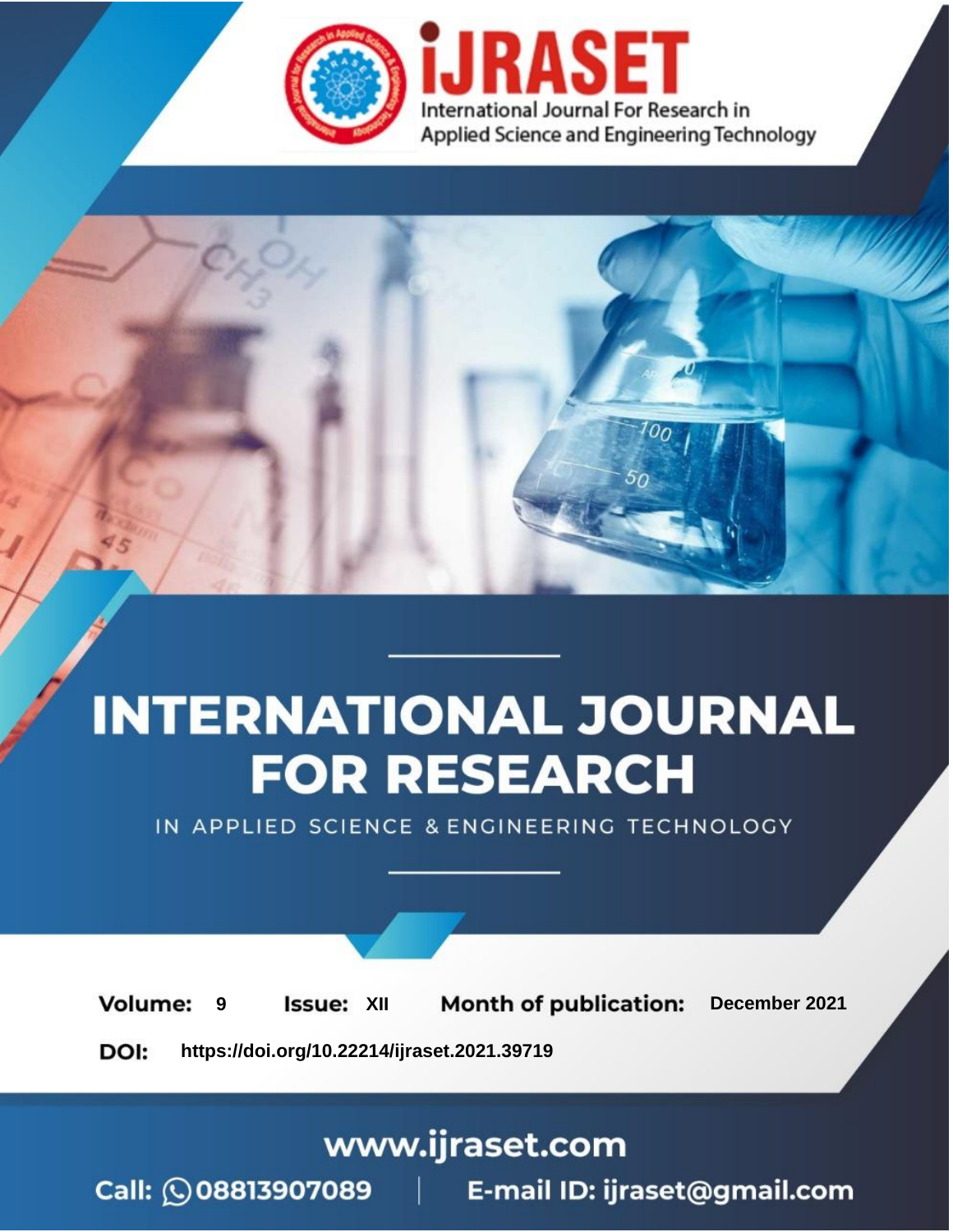

### **Multiple-Performance Optimization of Wire EDM Parameters for HDS H13 BY Using Taguchi Method**

Naveen Vats<sup>1</sup>, Rajesh Nandal<sup>2</sup>, Dr. Rajkumar Dhuhan<sup>3</sup> *<sup>1</sup>Research Scholar, <sup>2</sup>Assistant Professor, Deptt. of Mechanical Engineering, O.I.T.M, Hisar, Haryana, India*

*Abstract: Wire electrical discharge machining is extensively used in machining of conductive materials. The WEDM process has the ability to machine complex shapes and hard electrically conductive metal components precisely. The main goal of wire electrical discharge machine manufacturers and users are to achieve a better stability and high productivity of the process with desired accuracy and minimum surface damage.The main objectives of the present research are to experimentally study the effect of various process parameters like pulse on time, pulse off time, wire feed, and wire tension on the performance measures like material removal rate, surface roughness and wire wear ratio. WEDM is a widely recognized unconventional material cutting process used to manufacture components with complex shapes and profiles of hard materials. In this paper we are presenting the development of WEDEM process using various pre define parameters using Taguchi method. Index Terms: WEDM, doe, orthogonal array, parameters, Taguchi method, H13, HDS, mean of means, SF, MRR, Ra, etc.*

#### **I. INTRODUCTION**

Wire electrical discharge machining (WEDM) technology has grown at exception rate since it was first applied more than 30 year ago. In 1974, D.H Dulebohn applied the optical-line follower system to automatically control the shape of the components to be machined by the WEDM process. By 1975, its popularity rapidly increased, as the process and its capabilities were better understood by the industry. It was only towards the end of the 1970s, when computer numerical (CNC) system was initiated into WEDM, which brought about a major evolution of the machining process [1]. The demands for alloy material having high hardness, toughness and impact resistance are increasing. These material are difficult to be machined by traditional machining methods. Hence, non-traditional or un-conventional machining methods including electrochemical machining, ultrasonic machining, electrical discharging machine etc are applied in machining such difficult to machine materials.

#### *A. Basic Principle of WEDM Process*

WEDM is considered as a unique adoption for the conventional EDM process, which uses an electrode to initialize the sparking process. However, WEDM utilizes a continuously traveling wire electrode made of conductive materials like copper, brass or tungsten of diameter 0.05-0.30mm. The wire is kept in tension using mechanical guides. During the WEDM process, the material is eroded ahead of the wire and there is no direct contact between the work piece and the wire. An number from claiming which have been connected on different requisition domains that incorporate telecommunication

#### *B. WEDM Process*

Analysis of variance was employed to estimate the significance of WEDM process parameters. The optimization of individual and multiple responses was performed using the desirability analysis to achieve the higher material removal rate, minimum kerf width, and minimum surface roughness.

#### *C. H13 Parametrs*

H13 Tool Steel is a versatile chromium-molybdenum hot work steel that is widely used in hot work and cold work tooling applications. The hot hardness (hot strength) of H13 resists thermal fatigue cracking which occurs as a result of cyclic heating and cooling cycles in hot work tooling applications. For hot work applications, H13 is used in the hardness range of HRC 38 to 48. The usual hardness range for die casting dies is HRC 44 to 48 requiring a temper at approximately 1100°F. For improved shock resistance, the steel is often tempered at temperatures approaching 1150°F, resulting in harnesses of HRC 40 to 44.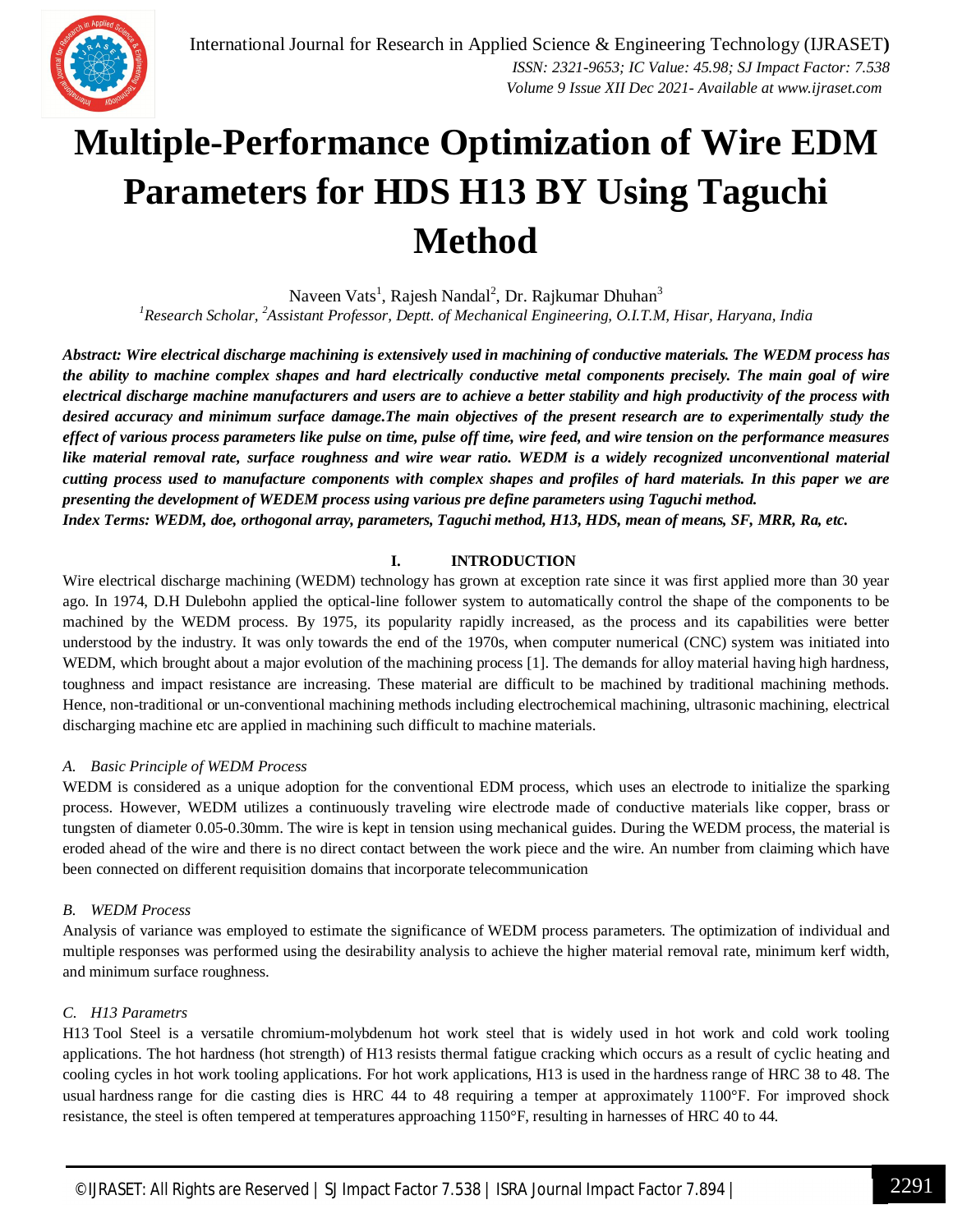International Journal for Research in Applied Science & Engineering Technology (IJRASET**)**



 *ISSN: 2321-9653; IC Value: 45.98; SJ Impact Factor: 7.538 Volume 9 Issue XII Dec 2021- Available at www.ijraset.com*

#### **II. LITERATURE REVIEW**

Devies et al.[2],reviewed several temperature measurement methods and used them in temperature monitoring during material removal in WEDM. There study outline the physics of each method, detailing the source and evaluation of uncertainty. Finally, using critical criteria in measuring.

Puri and Bhattacharya at. el [3],presented an analytical approach for the solution of the wire-tool vibrations in WEDM. They furter considered multiple spark discharge for investigate the effect of wire vibrations.

Kinoshita et al. [4],observed the problems in steep "taper-cutting".These problems were rectified by designing a new guide for electrode wire resulting in better stability of electrical discharge machining(EDM) process.

Scott et al. [5], showed that material removal rate and wire wear ratio were highly affected by pulse on time and pulse off time. They concluded that the surface finish increases with increases in discharge current, pulse duration and wire speed. However they did not provide a single combination of input levels of pulse on time, wire feed, wire tension.

Hascahk&Caydas at. el [6],investigated the surface roughness and tool life based on the parameter design by Taguchi method in the optimization of turning operation. They suggested that tool life is strongly affected by cutting speed and surface roughness by feed rate.

Qu.et al.[7],suggested a mathematical model for calculating material removal rate (MRR) of a cylindrical WEDM process. They applied this model to eliminate the irregularities obtained during machining of cylindrical shape objects. They further designed two experimental configurations to find the maximum material removal rate in cylindrical wire EDM.

Hsue et al.[8],performed the work on corner cutting. The concept of discharge angle was introduced by studying the geometric properties of WEDM. A mathematical expression was derived for the same by analytical geometry of WEDM.

Katz &Tibbles at. el [9],proposed a micro EDM model along with computer simulation for the channel expansion velocity as a function of spark duration. The establishment of a possible process model was aimed at relating input/output parameters. The simulation was linked to dimensionless groups, which was related to micro electro discharges and their effect on metal removal.

Banerjee et. al.[10],developed a simple computational model to estimate the temperatures for varying magnitudes of parameters. They used this distribution to predict the wire failures. Material removal rate, methods were compared and the results were presented in guide format for participants in this field of work.

#### **III. AIM & OBJECTIVES**

The experimental study has been made to optimize the process parameters during machining of H-13 by wire electrical discharge machining (WEDM) using Taguchi L9 orthogonal array method. Following input process parameters of WEDM [Pulse-On time (TON), Pulse-Off time (TOFF) and Wire Speed rate (WS) and Wire Tension (WT)] were chosen as variables to study the process output in terms of Material Removal Rate (MRR), Wire wear ratio (WWR), Surface Flatness (SF).

The main objectives of present research work are:

- *1)* To experimentally study the effect of input parameters (pulse on time, pulse off time, wire feed and wire tension) on the performance measures (material removal rate, surface roughness and wire wear ratio) of WEDM.
- *2)* To optimize the performance measures with the help of a statistical method.

#### **IV. RESEARCH GAPS AND ISSUES:**

Many parameters in WEDM like polarity, servo control voltage, short pulse time, ignition pulse current, injection pressure, electric temperature, pulse width, pulse duration, wire tension and wire feed speed which can be changed during the machining process.

The optimization of WEDM a suitable range has to be selected for experiment. The selection of these parameters and experiment design is considered to be a very useful the optimization tasks. It establishes the methods for drawing inferences from observations when these are not exact but subject to variation.

The design of study is done by using Taguchi Method which is explained in this research work which is based on **parameters HDS H13.** In the this experimental work the performance of 3the WEDM by taguchi method model has been studied by considering the various performance measures (material removal rate, wire wear rate, surface flatness) by taking different input parameters (pulse on time, pulse off time, wire tension and Wire feed).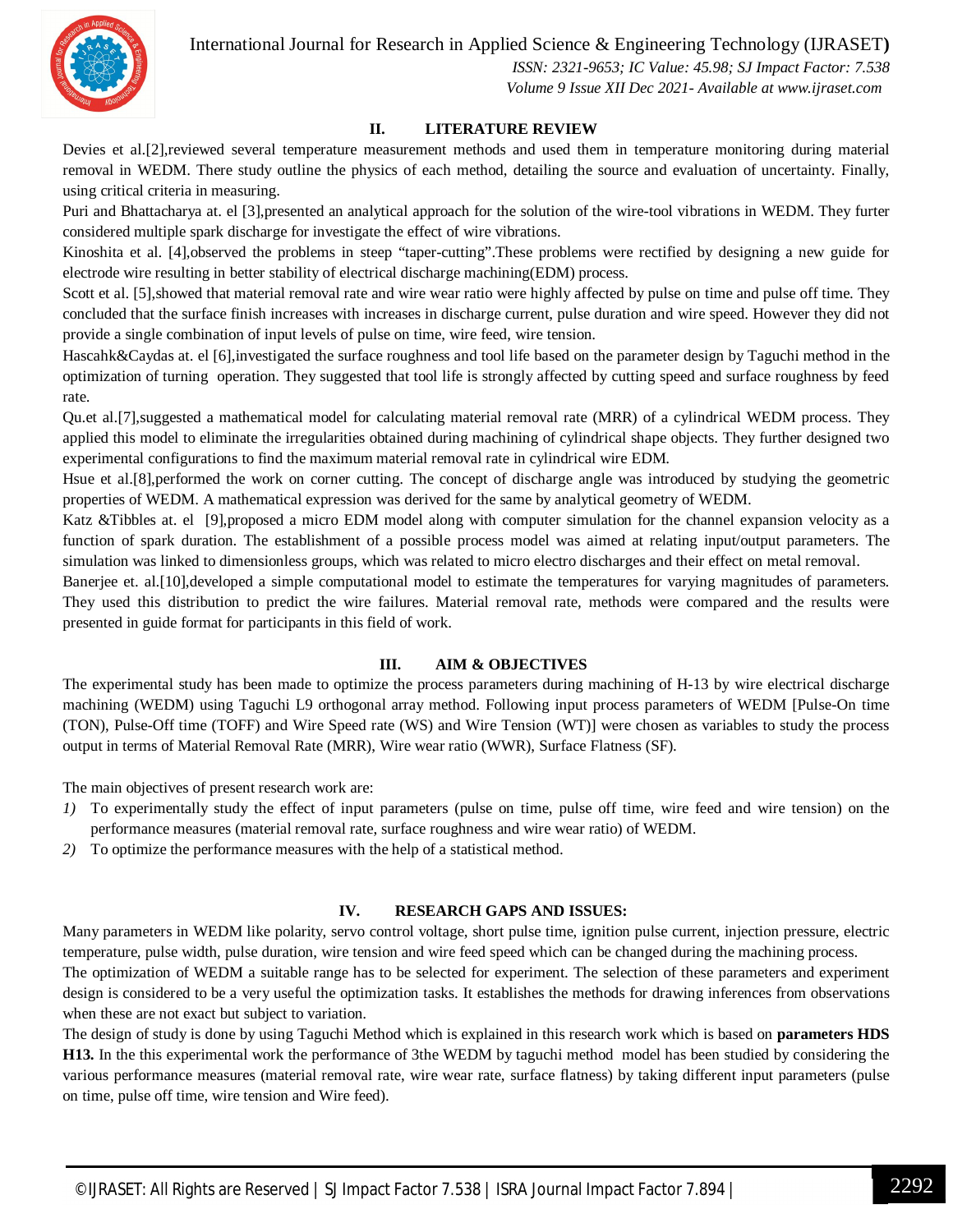International Journal for Research in Applied Science & Engineering Technology (IJRASET**)**

 *ISSN: 2321-9653; IC Value: 45.98; SJ Impact Factor: 7.538 Volume 9 Issue XII Dec 2021- Available at www.ijraset.com*

#### **V. PROPOSED WORK**

The main proposed work is that examined for development of WEDM optimization using various pre- define parameters.

- *1*) The major input parameters involved in machine working are pulse on time (TON), pulse off time (TOFF), peak current, pulse peak voltage, flushing pressure of water dielectric, wire feed rate (WF), spark gap set voltage, servo feed and cutting speed.
- *2)* The performance of the machine can be judged in terms of work specific output parameters like wire wear ratio (WWR), material removal rate (MRR) and surface finish (SR) [4,5]. These parameters are uncontrollable parameters, but they can be optimized by selecting a suitable range of input parameters.
- *3)* Highlights the inter relationship of input parameters (pulse on time, pulse off time, wire feed and wire tension) to the performance parameters (material removal rate, wire wear ratio and surface roughness).
- *4)* Each experiment was conducted under different conditions of pulse on time, pulse off time, wire speed, and wire tension. Result of response of material removal rate, wire wear ratio, surface flatness is considered for improving the machining efficiency. Optimal combinations of parameters were obtained by Taguchi's L9 orthogonal array and Mean of Mean approach method.

#### **VI. RESEARCH METHODOLOGY**

The basic principle involved in WEDM is the conversion of electrical energy in to spark energy. This spark energy is utilized in cutting process of WEDM. The spark generation around the work piece can be controlled by two electrical parameters namely pulse on time and pulse off time. The output characteristics of WEDM are also affected by electrode parameters like wire feed and wire tension [11]. These parameters are explained below:

- *A.* Pulse on time(TON)
- *B.* Pulse off time (TOFF)
- *C.* Wire feed.
- *D.* Wire tension.

#### **VII. SIMULATION WORK AND DETAILS**

- *A.* Taguchi method based result graph and tables generated for optimization AWEDM process for various parameters HDS H13.
- *B.* By using the various parameters development the process of WEDM has determined by various test performance.
- *C.* Optimization of WEDM process by using various test determination has been done.
- *D.* It is basically novel approach for using Taguchi method for determine the WEDM development process.

#### **VIII. CONCLUSION AND FUTURE SCOPE**

This study described the multi objective optimization of the WEDM process parametric design of Taguchi methodology. The effect of various machining parameter such as pulse on time, wire tension, delay time, wire feed speed has been studied through machining of heat treated tool steel. It was identified that the pulse on time have influenced more than the other parameters considered in this study. Moreover the multiple performance characteristics such as material removal rate, surface roughness and wire wear ratio for the WEDM process can be improved concurrently. From the present analysis it is evident that the optimal parametric combination will be very beneficial to the manufacturing communities who are working in the WEDM process.

#### **IX. FUTURE WORK**

Basically there are three main categories of machining variables. These are tool variables, work piece variables and set-up variables. Tool variables includes tool material, nose radius, tool wear, tool geometry, tool vibration, machine tool rigidity and tool overhang etc. Work piece variables include work piece material, hardness, length and diameter etc. Set-up variables include cutting speed, feed rate, depth of cut etc. In the present work only few tool variables, work piece variables and few set- up variables of different variety are considered.

#### **REFERENCES**

- [1] Ashwini Karpe and Hanmant Shete (2021),"Surface roughness and material removal rate in wire electro discharge machining of hard materials: a review", International Journal of Engineering Research & Technology (IJERT) Vol. 10 Issue 11, Pages 162-166
- [2] S.Dinesh Kumara , Ravichandran, S.V.Alagarsamy, M.Meignanamoorthy and S.Sakthivelu (2020) " Effect of EDM process parameters on material removal rate and surface roughness of metal matrix composites: A review" , Material today procedding, Volume 21, Part 1, 2020, Pages 616-618
- [3] D. Deepak and Beedu Rajendra (2019), Investigation of the effect of process parameters on material removal rate in machining of is 5986 fe 410 steel by wire-EDM: The optimization and regression modeling, International Journal of Mechanical and Production Engineering Research and Development, Vol. 10 Issue 11, Pages 162-166.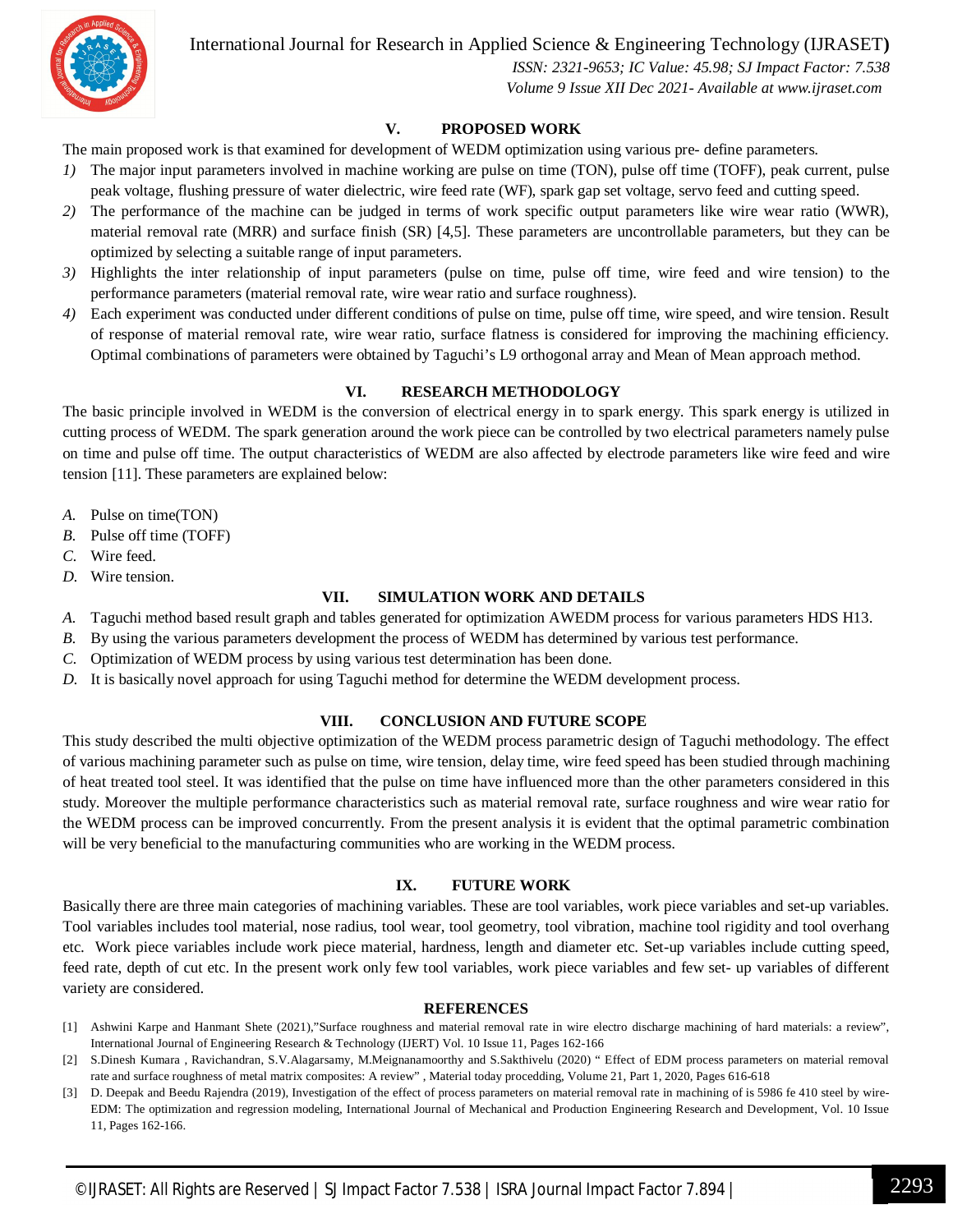

#### International Journal for Research in Applied Science & Engineering Technology (IJRASET**)**

 *ISSN: 2321-9653; IC Value: 45.98; SJ Impact Factor: 7.538*

 *Volume 9 Issue XII Dec 2021- Available at www.ijraset.com*

- [4] Kuldeep Singh, Khushdeep Goyal and Deepak Kumar Goyal (2018), "Effects of Process Parameters on Material Removal Rate and Surface Roughness in Wedm of H-13 Die Tool Steel", Advanced Engineering Forum, Volume 28, Pages 55-66
- [5] Zhang, X.Y., Wang, D, Li, X.J. (2012) "Comparison study for finished accuracy of studies.
- [6] WEDM process'' Advanced Materials Research Vols. 479-481.
- [7] Anish Kumar, Vinod Kumar, and Jatinder Kumar (2012), "An Investigation into Machining Characteristics of Commercially Pure Titanium (Grade-2) using CNC WEDM", Applied Mechanics and Materials, vol. 159, pp. 56-68.
- [8] Pasam, V., Krishna, B., Surendra. B., and Valli, P. M. (2010), "Optimizing surface finish in WEDM using the taguchi parameter design method", International Journal of the Brazilian Society ofMechanical Sciences and Engineering, Vol. 2.
- [9] S. Rao, R. K Pujari and B. Satyanarayana. 2010. Prediction of material removal rate for Aluminum BIS-24345 alloy in wirecut EDM. International Journal Engineering Science and Technology, Vol.2.
- [10] S. Datta and S. S. Mahapatra (2010). "Modeling, Simulation and Parametric Optimization of Wire EDM Process using Response Surface Methodology Coupled with Grey-Taguch i Technique". International Journal of Engineering, Science and Technology, Vol. 2..
- [11] Sinha, S. K., (2010) ''Effects of Wire Lag in Wire Electrical Discharge Machining'' International Journal of Engineering Science and Technology Vol. 2(11).

\*\*\*\*\*\*\*\*\*\*\*\*\*\*\*\*\*\*\*\*\*\*\*\*\*\*\*\*\*\*\*\*\*\*\*\*\*\*\*\*\*\*\*\*\*\*\*\*\*\*\*\*\*\*\*\*\*\*\*\*\*\*\*\*\*\*\*\*\*\*\*\*\*\*\*\*\*\*\*\*\*\*\*\*\*\*\*\*\*\*\*\*\*\*\*\*.